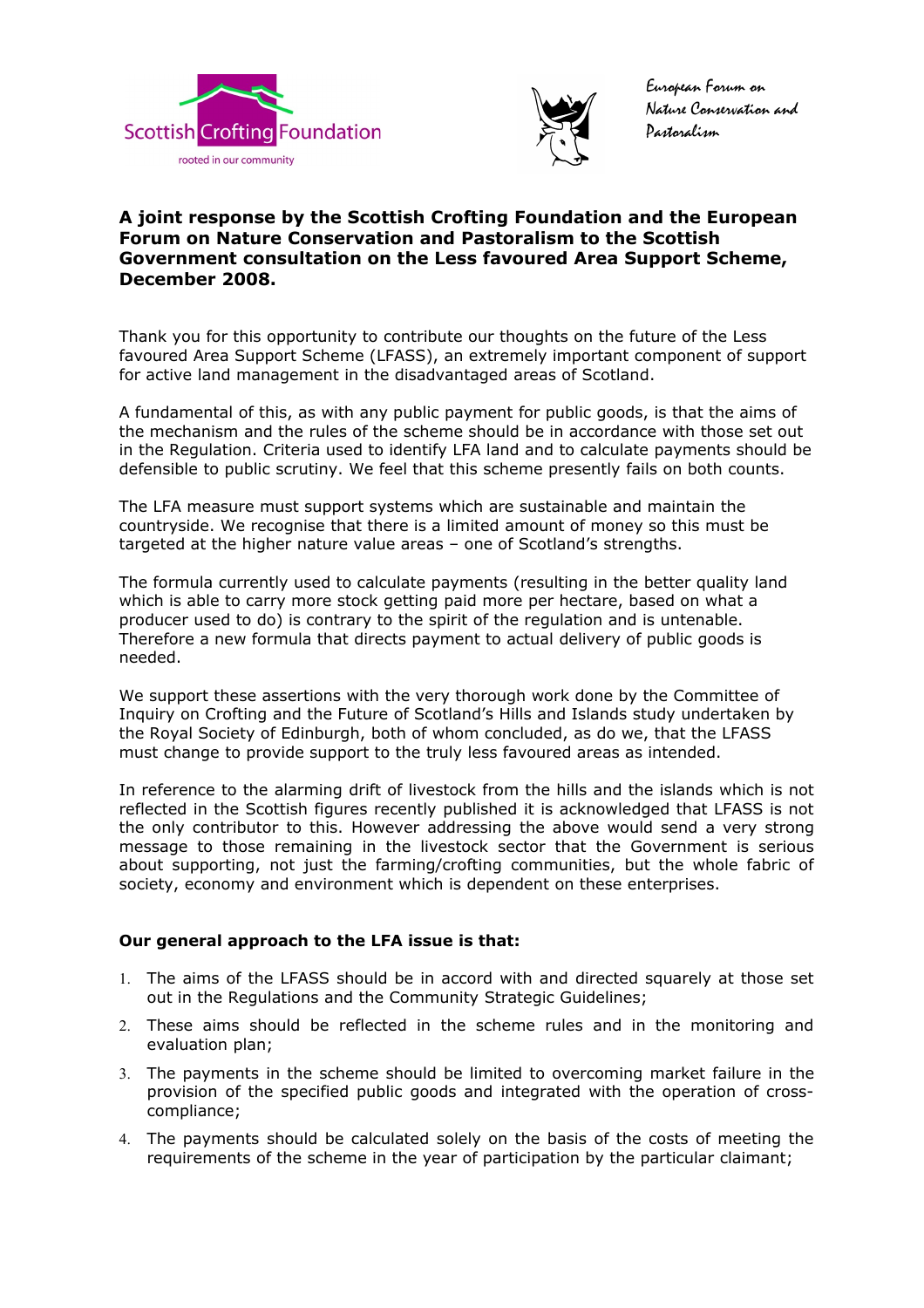- 5. If the lack of a 'peripherality' criterion within the new LFA rules means that the extra costs it imposes on claimants on islands cannot be met in the standard scheme, there must be 'specific handicap' scheme targeted at them;
- 6. Although most of the Scottish LFA is not threatened by the proposed new guidelines for the definition of disadvantaged areas, the greater flexibility in payment levels means that a Mountain Area designation is desirable;
- 7. There should be a clear setting out of the benefits to the achievement of Axis 2 of small production units in the RDP and the conclusions should be reflected in the structure of LFASS.

\*\*\*\*\*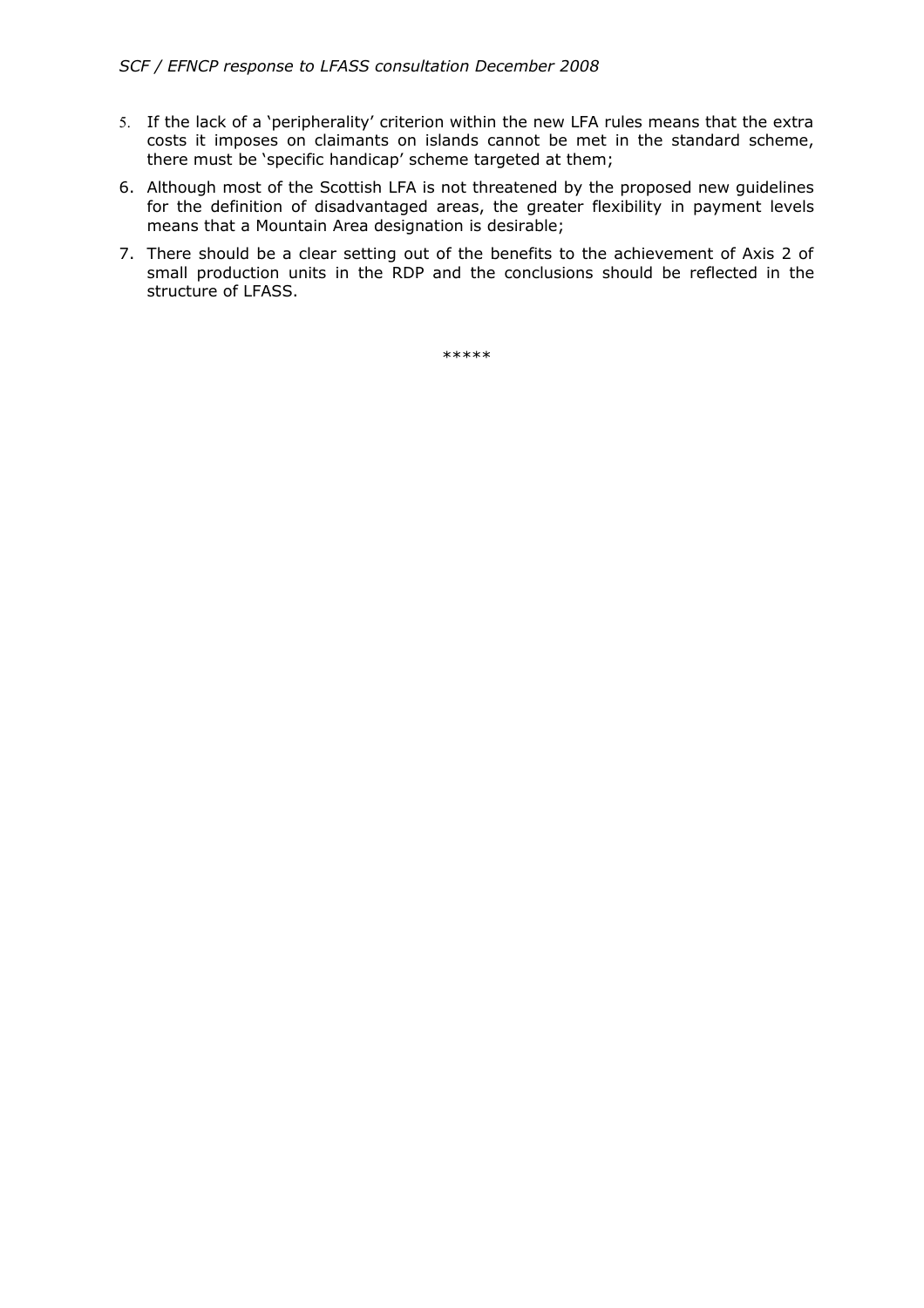# **A summary of our general approach to the LFA issue**

## **1. The aims of the LFASS should be in accord with and directed squarely at those set out in the Regulations and the Community Strategic Guidelines.**

This means that the supporting the use of agricultural land is not an end in itself: the systems supported must be sustainable and maintain the countryside. While all EAFRD schemes can contribute to achieving the aims of the three Axes, the LFA measure fits within Axis 2 and must primarily contribute to the preservation and development of High Nature Value (HNV) farming systems<sup>[1](#page-2-0)</sup> and traditional agricultural landscapes, and to addressing biodiversity, sustainable water management and climate change issues. The maintenance of population and the support of marketing chains are not valid objectives for LFASS, though they may well be incidental benefits; in Scotland a scheme which is well targeted at valid objectives will have considerable socio-economic benefits. The objectives in the SRDP therefore need to be rewritten to make the delivery of Axis 2 the central purpose, and to allow for both the targeting of applicants providing these benefits and the exclusion of those who deliver little.

## **2. These aims should be reflected in the scheme rules and in the monitoring and evaluation plan.**

The scheme rules, for example the definition of minimum use, should be designed in a way which is likely to facilitate the achievement of the Axis 2 objectives. If that requires active management, as we believe it does, then LFASS must demand that. The Scottish Government should be ready to defend meaningful minimum activity rules, separating that argument from the wider debate about decoupling in general. It is clear that there is no 'cutting red tape' benefit to an over-liberal régime, as was claimed in the past, since active claimants are still subject to inspections, albeit now for crosscompliance monitoring.

Since the major focus in Scotland is likely to be the maintenance of HNV farming systems, the scheme should reflect that in its rules. Payments should be directed to those who by the character of their land and the nature of their management deliver on this goal. Fortunately there is no contradiction between this rule and the desire to target on the most marginal farms in any particular area.

Livestock density should therefore be a key element of eligibility for the receipt of payment. The maximum permissible density should be reduced to better target the payments at farms delivering lower intensity management likely to deliver RDP targets.

With the apparent demise, which we regret, of peripherality as a valid element in the payment calculation, both disadvantage and Axis 2 benefit are best encapsulated by the proportion of rough grazings (or similar unfertilised, unimproved grassland) in the total forage of the holding. The level of payments should be adjusted at the lowest possible level – farm level is ideal – to target the active management of these areas in particular. This should be combined with a broad regional variation to reflect the generally lower quality of western rough grazings.

The aims set out in the RDP and which are the focus of subsequent monitoring and evaluation should be specific and relevant to Axis 2 objectives. The number of scheme participants or overall number of sheep in the LFA are not robust enough in themselves to show the efficacy of the measure, for example. They should have also have a spatial

<span id="page-2-0"></span><sup>&</sup>lt;sup>1</sup> HNV farmland has two characteristics: it is managed by low-intensity systems, and this results in a high proportion of the farmed area being semi-natural vegetation of some type. In some areas the result is a large-scale landscape of open hill, while in others a small-scale mosaic results. However, a small-scale landscape without low-intensity use is not HNV.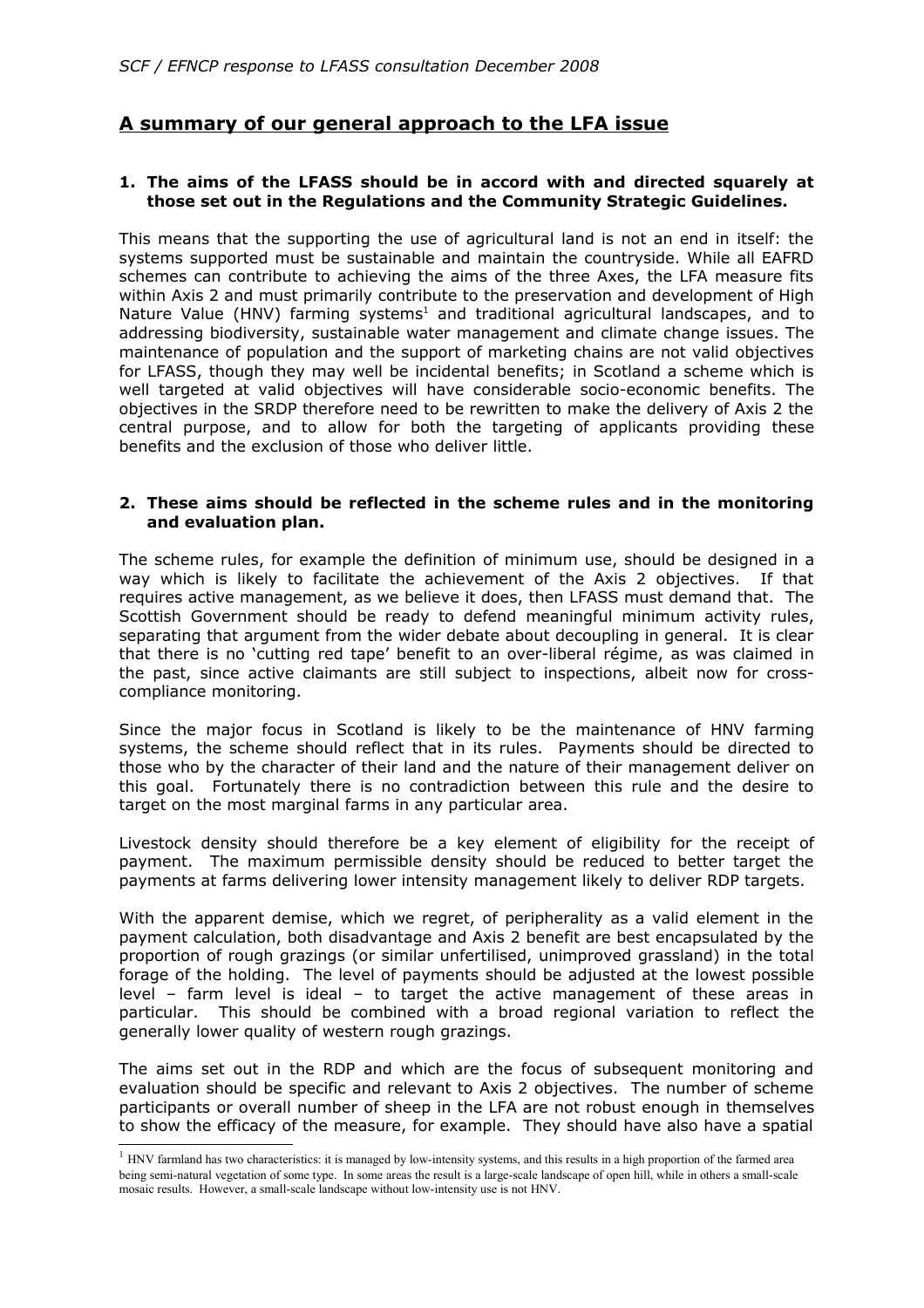dimension. For instance, maintaining the overall number of suckler cows may not be sufficient to achieve the objectives set if they disappear altogether from certain sensitive areas.

For clear environmental reasons related we support the principle of encouraging the presence of cattle on marginal holdings. It is clear also that the way both Article 69 (68) and agri-environment schemes have been implemented in the past suggest that regional or farm-level variation in the costs of keeping some cattle is best compensated through the LFA mechanism. If it is felt, after strong lobbying of the Commission, that a cattle uplift is not lawful then mechanisms for farm-level and regional differentiation are necessary in the other measures mentioned.

### **3. The payments in the scheme should be limited to overcoming market failure in the provision of the specified public goods and integrated with the operation of cross-compliance.**

It is clear that in Scotland, as in most of Northern Europe, the main Axis 2 issue which requires urgent *support* from the public funds is the lack of economic viability of HNV farming systems, wherever these are located. Correcting this market failure should be the main focus of LFASS. The funding of HNV farming systems where there is no market failure is not a valid use of LFASS.

The avoidance of damaging management practices is in the long-term a matter for cross-compliance, although there is a possible role in the short-term for assistance to meet standards. The protection of water quality and the avoidance of damage to features of historic or natural interest fall into that category.

Although we accept that cattle keeping on marginal land is more costly than sheep keeping, we are not convinced that this relative disadvantage is as significant in less marginal areas. We note that the 'cattle uplift' element in the old scheme had the effect of further adding to the payments of the least disadvantaged areas. It is clear to us therefore that the uplift should reflect the proportion of rough grazings in total forage, with little or no uplift on farms with a lot of improved grassland or arable. On these farms winter keep production is least expensive, market failure is at its lowest and additional environmental benefit is difficult to demonstrate.

### **4. The payments should be calculated solely on the basis of the costs of meeting the requirements of the scheme in the year of participation by the particular claimant.**

Two fundamental weaknesses of the present arrangements need to be addressed without delay. Payments must relate to *current* management. They must also be calculated on the basis of the gross margin generated by the minimum activity necessary to ensure compliance with scheme rules, *not* of current agricultural management. For example, if the minimum activity is 0.12 LU/ha, then this should be the basis for calculation even for farms which are currently operating at, say, 1.2 LU/ha. If the public 'ask', as shown in the rules, is for, say 0.12 LU/ha, then the question is not what is the optimal gross margin per ha for the farmer, but what is the most efficient system in terms of lowest requirement of additional public funds needed to deliver that stocking density. We are not convinced that this information can be gleaned from the SAC Farm Management Handbook, except in the case of the most extensive system, where this is the actual stocking density, so we would advise a revisiting of the Macaulay gross margin calculations.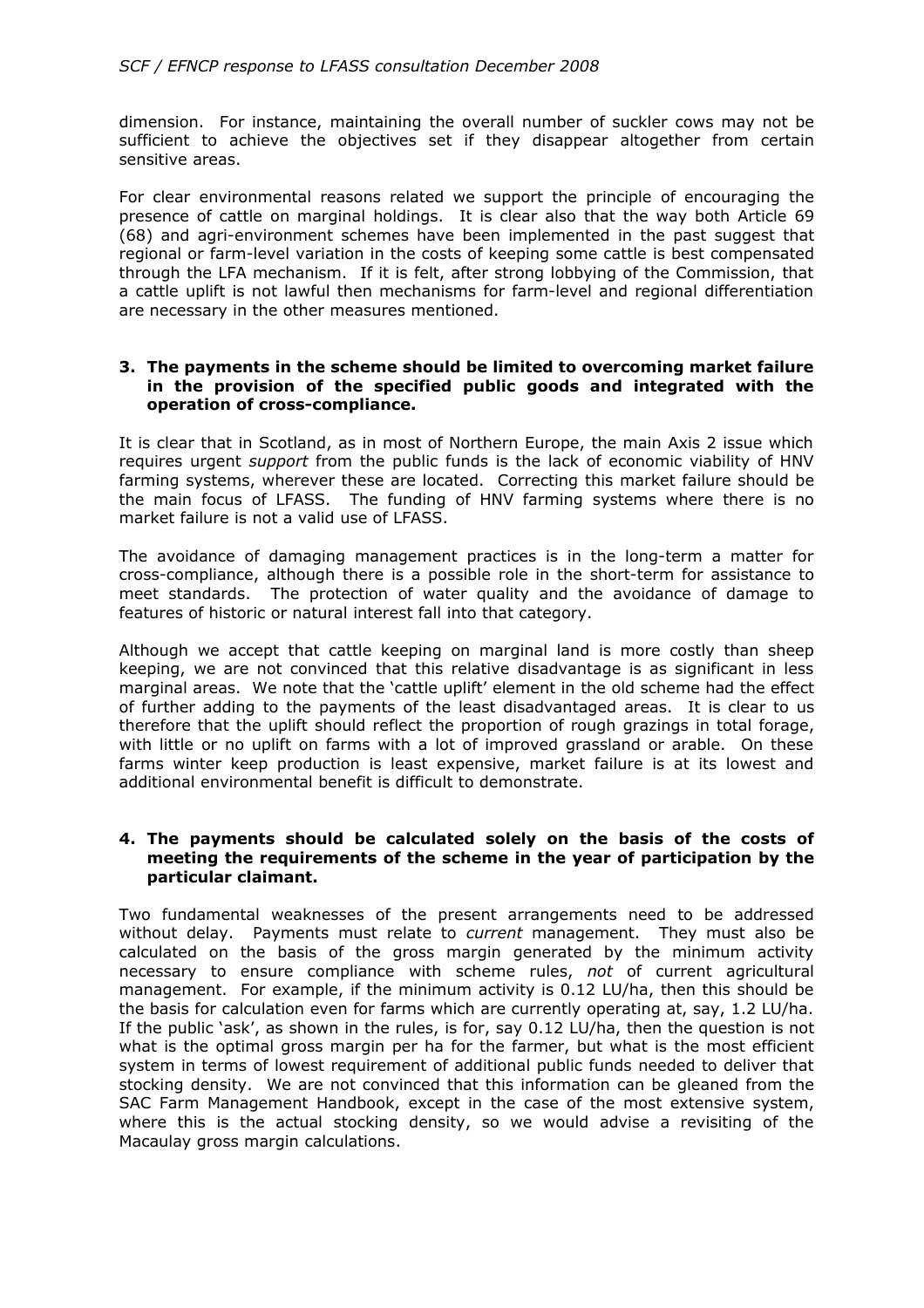Costs generally diminish with the scale of the farming operation. The principle of linking payments to the costs of the specific claimant implies the use of degressive payments.

Payments should make a substantial contribution to the cost of fulfilling the scheme rules, so that the time spent by claimants on those activities is rewarded at the minimum wage. This implies a calculation of the deficit from market returns and SFP and that payments will vary as and when SFP is reformed. It also implies that the reward for time spent should be the same for producers throughout the LFA. Overpayment should be calculated solely with reference to the minimum wage return on time spent to fulfil scheme rules.

#### 5. **If the lack of a 'peripherality' criterion within the new LFA rules means that the extra costs it imposes on claimants on islands[2](#page-4-0) cannot be met in the standard scheme, there must be 'specific handicap' scheme targeted at them.**

We believe that peripherality is a real cost, which is related not just to the cost of fuel (or ferry transport) but to factors such as the Working Time Directive, rules on the welfare of animals in transport, and the effects of the weather on transport routes. Thus we encourage the Government to fight the principle of dropping of peripherality as a criterion for the designation of the LFA. We agree with the Commission however that the effect in practice will be limited; the big question for us is whether peripherality costs are permissible in the disadvantage calculations in areas which qualify for other reasons. The Government must ensure that this case is made.

Whether or not it succeeds, the record on recognising the rapid escalation in disadvantage that island status brings is so poor that we believe that an 'island' LFA based on the 'specific disadvantage' provisions of the Regulation is called for.

## **6. Although most of the Scottish LFA is not threatened by the proposed new guidelines for the definition of disadvantaged areas, the greater flexibility in payment levels means that a Mountain Area designation is desirable.**

Following on from the logic of point 2, we support the division of the scheme between Mountain and an 'Other' LFA, since the result will be a set of claimants with a very high proportion of rough grazing and a set with lower proportions. This allows the setting of high payments but low maximum livestock densities for the former and the setting of lower payments and higher maximum density for the latter. In the case of the 'Other' LFA, an option which might be considered is targeting the payments at semi-natural vegetation only, but on balance we feel that it is the *proportion* in total forage which truly represents a disadvantage to the producer; other areas are best managed through agri-environment.

The interaction of the Atlantic with altitude should be made clear to the Commission. Blanket peat forms at sea level in the extreme west, but at higher altitudes in the east. The case is clearcut, but will not be familiar to those living in continental climates.

<span id="page-4-0"></span><sup>&</sup>lt;sup>2</sup> An island should be defined for this purpose as any area whose day to day access to the main Scottish road network is by ferry.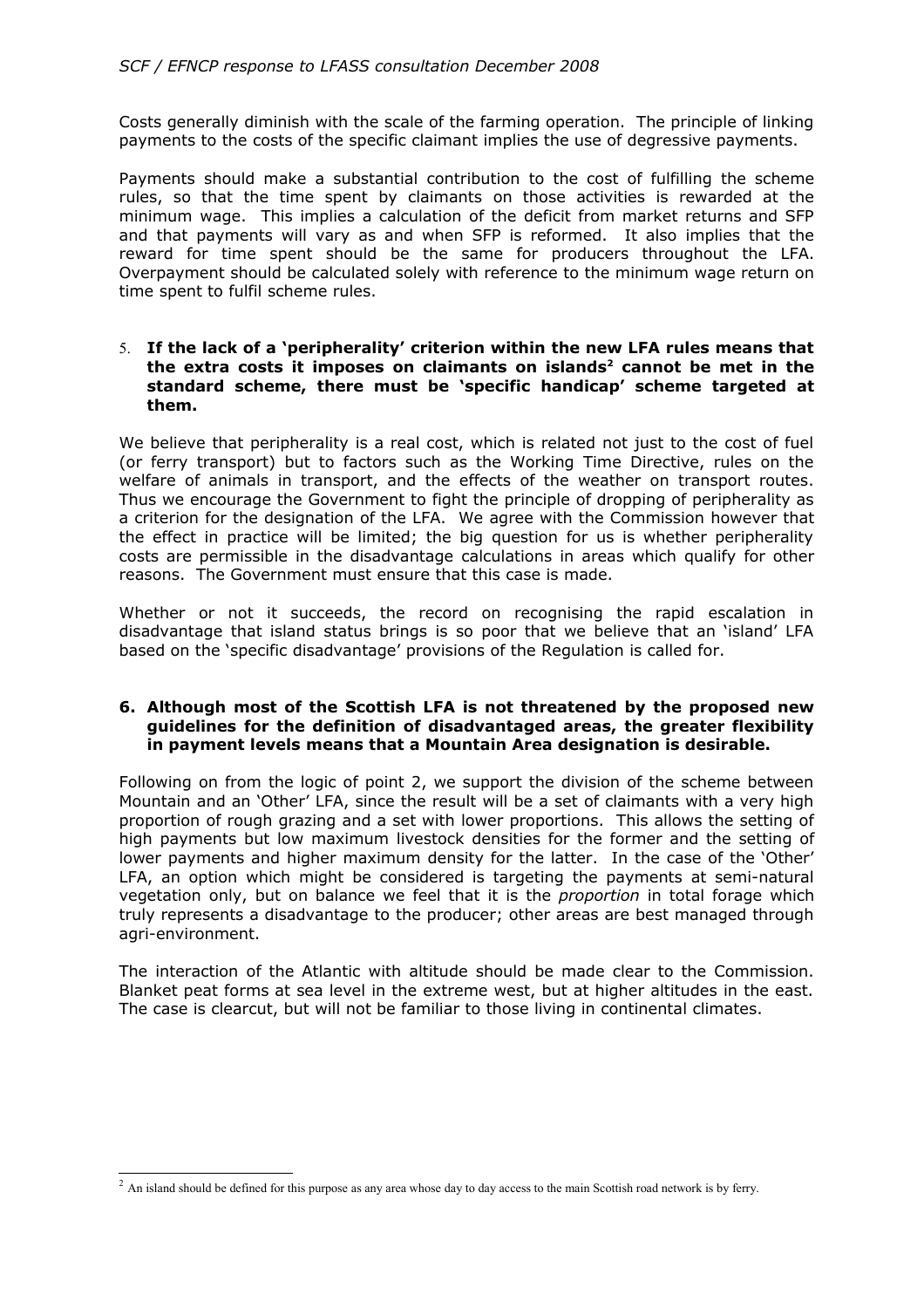## **7. There should be a clear setting out of the benefits to the achievement of Axis 2 of small production units in the RDP and the conclusions should be reflected in the structure of LFASS.**

Increasing economies of scale is a valid aspiration for agriculture in the Scottish LFA. However, it is an aim consistent with the operation of the market and should not therefore be a valid justification for spending public funds. On the other hand, a multiplicity of low-intensity management systems gives a richer landscape and habitat mosaic than results from one large farm on the same area. While recognising economies of scale is a general issue (see 4 above), the Government has a choice whether to encourage or discourage the smaller unit by a combination of minimum area criteria or minimum payments. We believe that as long as eligibility is linked to real activity, small producers should be encouraged and that the environmental benefits which result will be matched by social and economic benefit for rural communities, not least in the most marginal areas.

# **Responses to the questions in the consultation**

**Q1.** We support both these proposals.

**Q2.** Although we contend that the relevant gross margins are those which deliver the demands of the scheme, not the presently-occurring farming systems, the basis for setting the payment rates set out in Table 2 is a pragmatic basis for proceeding in the absence of other data.

We believe that maximum stocking levels should be set with reference to Axis 2 objectives (see below). We do not believe that producers above the maximum stocking should receive payments.

We believe that minimum stocking levels should also be set with reference to Axis 2 objectives. However the fact that the *average* density for land classes 6.1-7 (Table 6) suggests that 0.12 is too high to both reflect disadvantage and continue to include without penalty producers who are genuinely actively managing LFA land. A new level of 0.1 LU/ha is proposed.

We do not accept at all the need to further adjust the proportions of the payments set out in table 2, since this reflects the real disadvantage. There is no justification in terms of Axis 2 objectives or of scheme logic for the adjustments proposed from 15 onwards.

We reject emphatically the notion that overcompensation in marginal areas is an urgent problem. We note that the disadvantage for class 7 in the Very Fragile area is calculated as £325/ha yet the proposed payment rate there is only  $£9.85$ . Even at the unadjusted rate of £59/ha, these areas are still at a substantial disadvantage of £315/ha relative to non-LFA land. Meanwhile the best land is paid at £23.2, giving a remaining disadvantage of  $£100$ . Why is this lower than that for the Very Fragile? Why is there no suspicion of overpayment there?

Payments should be based on table 2 only, with any adjustments to allow for meeting the overall budget being made by a proportionate reduction in all payment rates.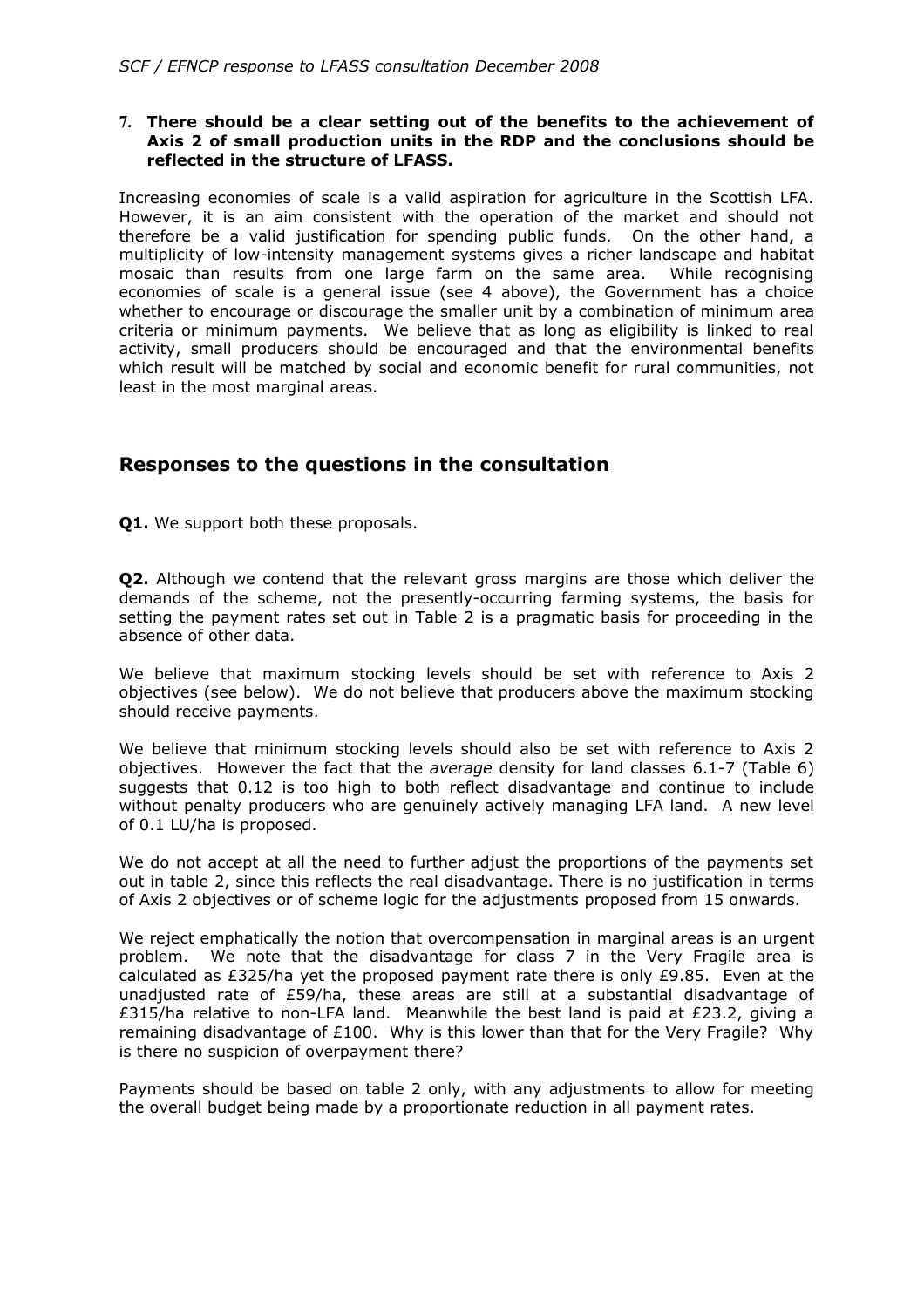## *SCF / EFNCP response to LFASS consultation December 2008*

**Q3.** The rationale is not valid in the context of the Strategic Guidelines. The relationship of direct and indirect objectives are the reverse of what they should be: the direct objective should be the achievement of Axis 2 aims with regard, in particular, to the maintenance of High Nature Value farming systems, with indirect benefits in terms of economic support, community maintenance, supply chains, maintenance of a critical mass of users of services etc..

We propose an alternative wording:

*The objective of this measure is to provide a basic underpinning for farming systems in areas which are economically marginal due to soil, climate and other physical disadvantages and which contribute positively to the maintenance and enhancement of the environment, in particular High Nature Value farming systems characterised by lowintensity management of semi-natural pastures. The support of such systems contributes also to wider public benefits in the form of more viable rural communities. The LFA measure complements support under Pillar 1 and together they act as a base supporting the minimal acceptable level of farming activity on which other RDP and Article 68 measures can deliver additional benefits.*

## **Q4.** No

**Q5.** We accept that any changes to the interim scheme needs to be simple while a fundamental reform to be introduced in 2010 is drawn up, but the current arrangements are extremely inequitable. We feel that a very substantial shift in payment rates between Very Fragile and Standard areas is the minimum acceptable response.

**Q6.** We reject completely the idea that minimum stocking rates are not allowed by the Regulation (or indeed by the general provisions setting out the basis for crosscompliance). They fall not into the realms of discussion of coupling and decoupling, but of minimum maintenance requirements. We note for example that Ireland has a strict minimum stocking level of 0.15 LU/ha below which *no* payments are made except if required for environmental reasons, e.g. set out in an agri-environment plan or required in connection with environmental designation.

We note that in the case of the encroachment of unwanted vegetation the rule is that the area can be brought back into production in short order. Given the de facto impossibility of accomplishing this if hefted flocks are lost from the hills, even this crosscompliance rule logically requires continued *active* management by livestock

**Q7.** Since it has as yet proved impossible to allocate payments in a way which fairly compensates for the disadvantage of delivering the minimum stocking requirement in all the various parts of Scotland, and since any higher stocking level requirement is not clearly justified by environmental benefit and is likely to be used once more to direct higher payments to less disadvantaged areas, we do not support any requirement which goes beyond the minimum stocking at this stage.

We support the eligibility of new entrants as long as there is a clear *activity* criterion – payments should not go to units who have no agricultural cost and whose environmental benefits (if any) are not delivered through agricultural management.

We agree with the cattle top-up being reintroduced, but note that the extra costs of cattle are higher the more fragile the area. Uplifts must therefore be substantially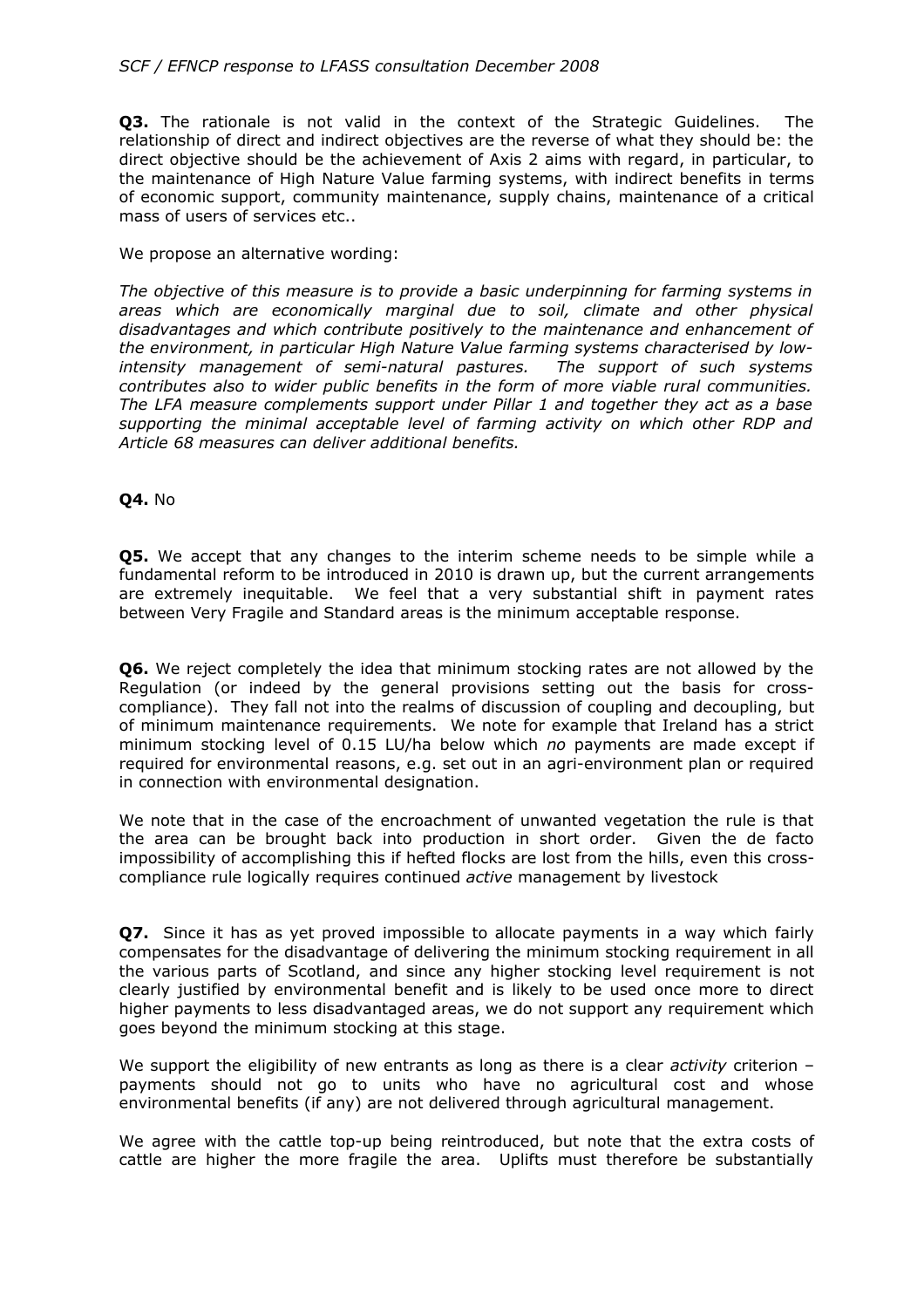higher in the fragile areas and must lower (or nil) in less disadvantaged areas, not vice versa as at present.

While arable cropping is carried out on the best land and might therefore be considered a sign of lower disadvantage, we recognise also that in the most marginal areas small areas of low-intensity arable cropping on a holding provide considerable environmental benefits, particularly in the case of machair, where it forms part of the designated interest of European conservation sites. We are therefore against any rule within LFASS which would promote the further loss of cropping in marginal areas. We reiterate our view that it is the overall balance between land of higher and lower productivity which is key and that the balance is best achieved not by specifically penalising arable land but by weighting the payments properly to reflect disadvantage at the holding scale.

**Q8.** Environmental benefits are delivered by better targeting, better scheme requirements and better payment calculations. Targeting is achieved by the delimitation process, but also scheme rules which restrict payments to those with a low stocking density. Minimum activity should be defined in terms of stocking levels which are related to the environmental benefit of the land in question. Scheme payments should reflect the higher costs (and higher benefits) of units with a higher proportion of semi-natural vegetation (which in most of the LFA approximates to rough grazings). Cattle payments are justified, but only in marginal areas, and again should be higher for units with a small proportion of inbye. Similarly, payments on areas with arable crops are justified, but only in marginal areas.

**Q9.** Despite the poor record of targeting LFA payments in Scotland, we fundamentally reject the idea of redirecting monies allocated to the scheme to other RDP measures. Agri-environment is no substitute, despite what is claimed by the UK government on occasion, since the fundamental issue is not going *beyond* GAEC, but the economics of *minimum* management requirements. LFA provides the only way of targeting this geographically in a way which can be proportional to the costs.

**Q10.** See below for our vision of the second interim (and hopefully post-2013) scheme:

# **What could the new (second interim?) LFA scheme look like?**

Based on these principles, we believe that a future LFASS should have the following characteristics:

- There would be 3 schemes, one each for islands (specific disadvantage, taking account of costs of peripherality), mountain and 'other'. (These could be run as one scheme from the perspective of the applicant, but for convenience are referred to as 'schemes' below.)
- The schemes should aim to reward each LFA farmer with the minimum wage for the time spent achieving LFA objectives, taking into account market returns and SFP income.
- Within each scheme, there would be a set minimum and maximum stocking density. The former would be set at an ecologically-meaningful level (and allowing, as in Ireland, for active management by livestock at densities below the general minimum where required by environmental schemes or recommended by SNH). The latter would be set to separate out units where the costs of meeting the minimum density